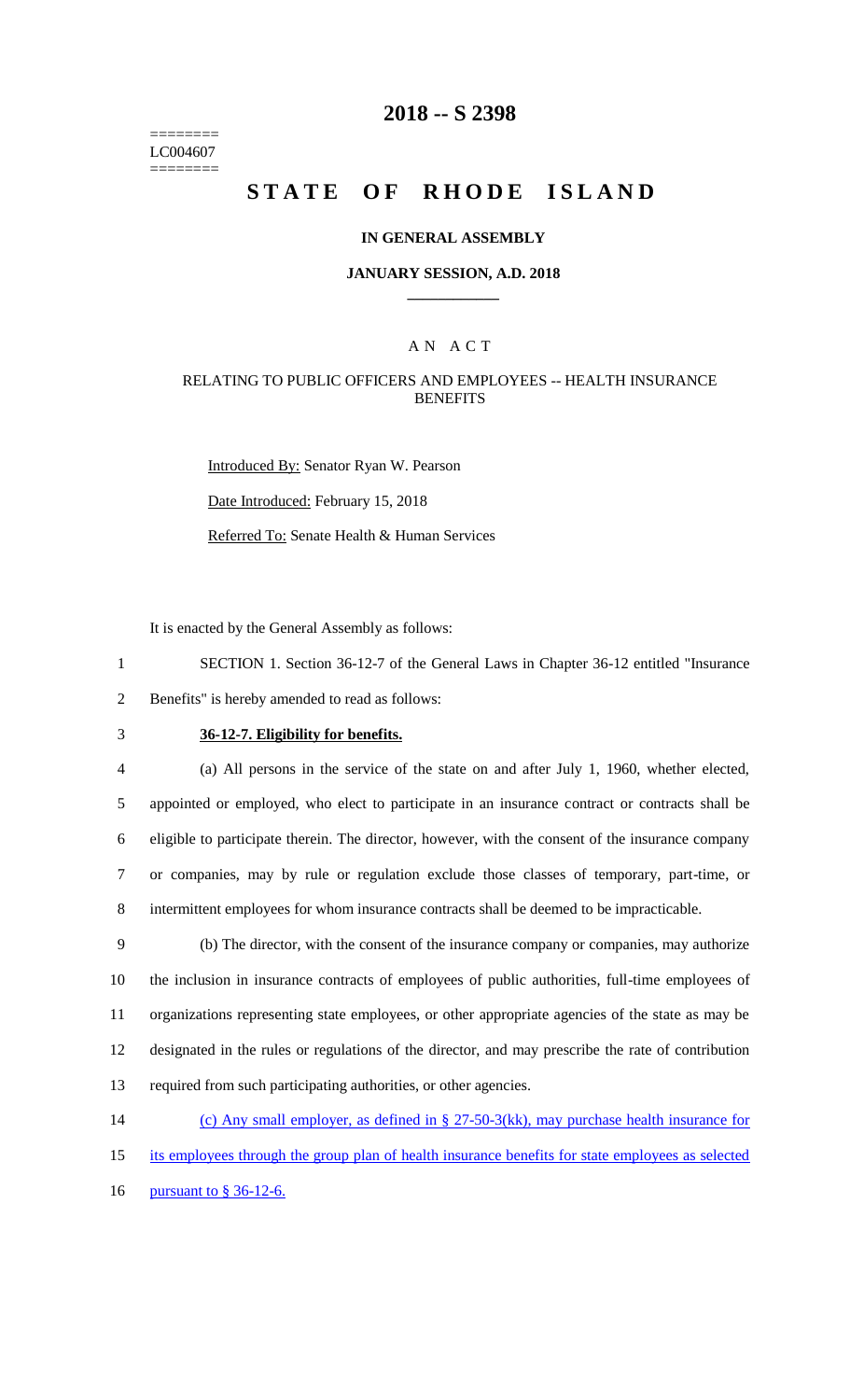1 SECTION 2. This act shall take effect on January 1, 2019.

#### $=$ LC004607 ========

LC004607 - Page 2 of 3